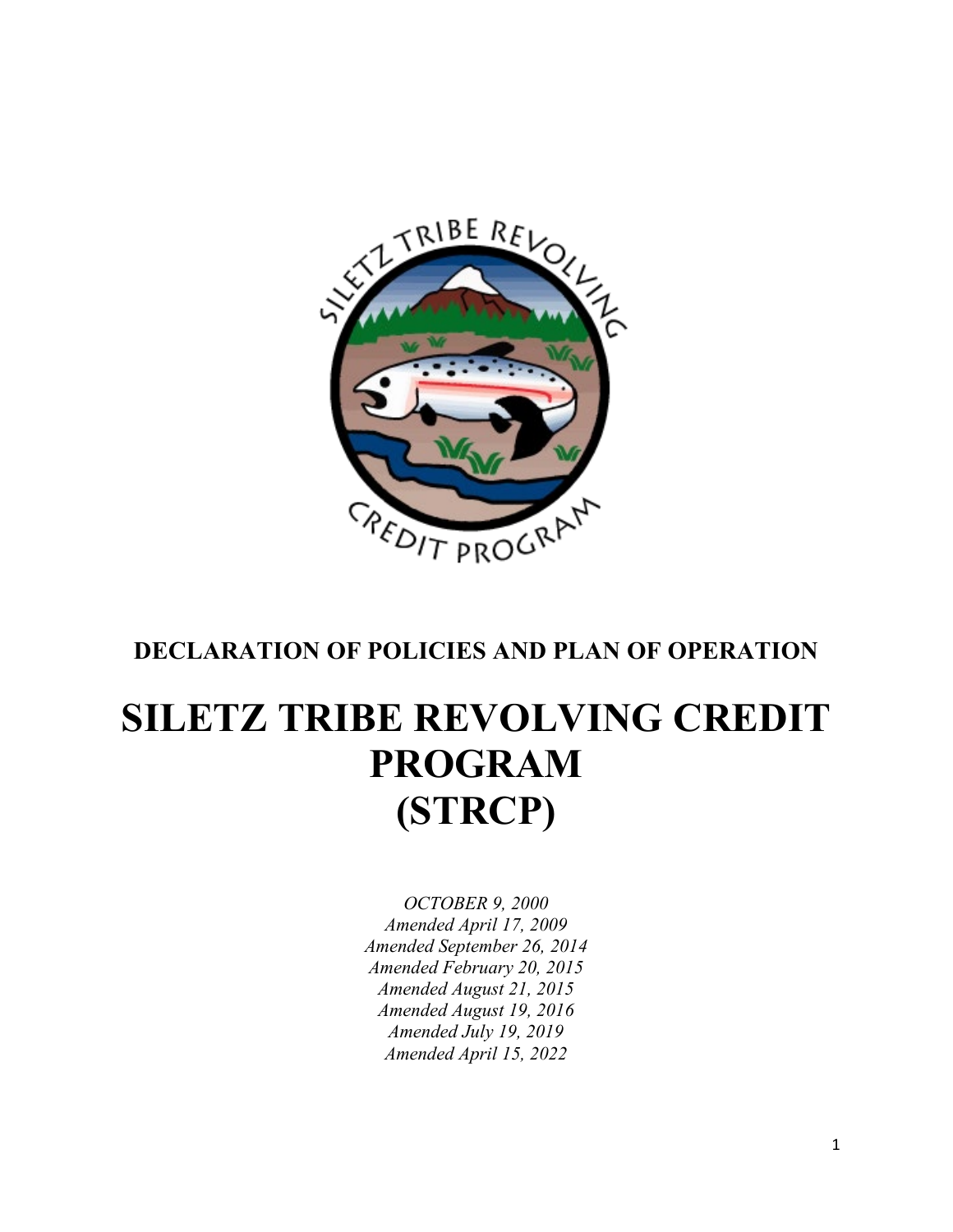## **1. DEFINITIONS**

WHEREVER THE FOLLOWING TERMS ARE USED HEREIN, THEY WILL HAVE THE MEANINGS INDICATED:

- a) "BOARD OF DIRECTORS' means the governing body of the Siletz Tribe Revolving Credit Program (STRCP) officers: Chairman, Vice Chairman, and Secretary.
- b) "TRIBE" means the Confederated Tribes of Siletz Indians.
- c) "COUNCIL" or "TRIBAL COUNCIL" means the governing body of the Tribe elected in accordance with the Tribe's constitution.
- d) "DECLARATION" means this Declaration of Policies and Plan of Operation.
- e) "CREDIT PURPOSES" means loans to individuals, corporations, LLCs, cooperatives and to partnerships owned by the tribal members, and financing of tribal enterprises.
- f) "CREDIT ADMINISTRATOR" means an individual hired under contract or an employee to provide technical services of the program.

#### **2. PURPOSE**

The purpose of this Declaration is to establish policies and procedures to govern all future loans made by the Tribe under this program. The Revolving Credit Program was developed in response to a number of goals and objectives established in the Comprehensive Plan of the Confederated Tribes of Siletz Indians. The Board of Directors shall use this Declaration in their day-to-day operations.

Loans shall be made for the purpose of raising the social and economic status, as well as credit worthiness, of members of the Tribe to a point where they can secure adequate financing on reasonable terms from another lender, and to finance developments for which other financing is not available through education and credit rehabilitation. Additionally, subsequent loans may be approved for applicants who successfully met all the conditions of their previous loans per these policies. Loans may be made only upon the determination that repayments can be made, based upon accepted credit analysis.

This Declaration will apply to all Tribal funds used for credit purposes hereafter advanced or granted to the STRCP.

#### **3. BOARD OF DIRECTORS**

The Board shall consist of five (5) voting Directors. Four (4) of the Directors shall be appointed by Tribal Council and shall retain their positions until their replacement is approved by Tribal Council. One (1) Board of Director position shall automatically be filled by the current Confederated Tribes of Siletz Indians Administration Chief Financial Officer (CFO). *One (1) member will be an enrolled Tribal member.* Notices of Board member termination or resignation shall be addressed to the Board orally or in writing. Removal of the Board shall require 2/3 votes of the Tribal Council. The Board of Directors will vote to appoint a Chairman and Secretary from the five directors, of which will be re-affirmed annually by the Board. If the appointed Chairman or Secretary leaves the Board, a new appointment will be made from the rest of the Board of Directors, until there are again 5 Directors, at which time the appointments will be re-affirmed or appointed differently from a majority vote of the Directors.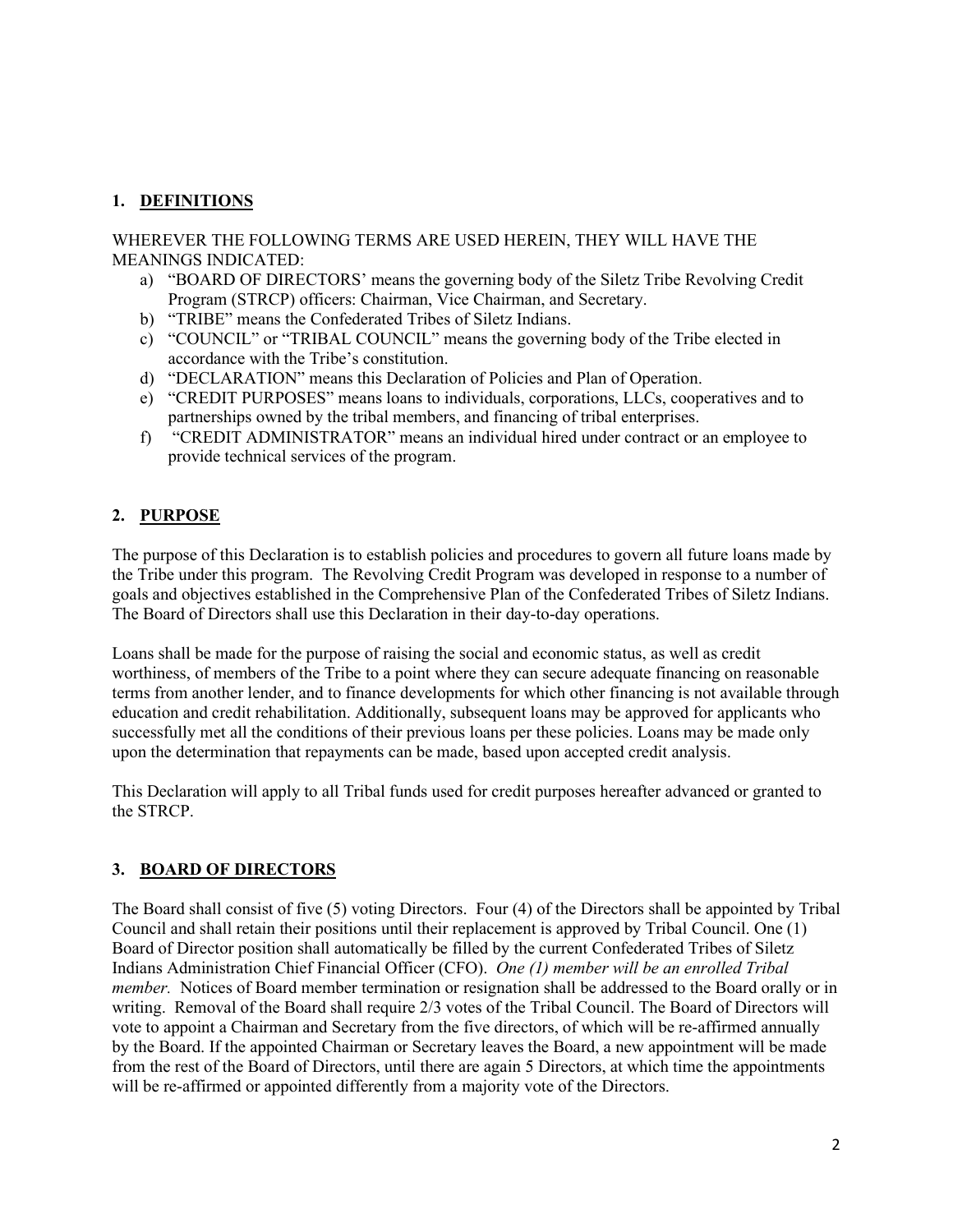- A) RECORD OF THE MEETING. The Secretary will keep, or cause to be kept, a full and complete record of all STRCP meetings, and confidential copies of which will be furnished to Tribal Council within five (5) business days from date of approval of minutes.
- B) QUORUM. Quorum shall constitute at least three (3) Board Members.
- C) MEETINGS. The Board of Directors will meet as business demands and requires its attention. The Chairman may call meetings provided at least three days' written notice will be given for all meetings, unless the members unanimously agree to a waiver of such notice. The number of meetings held will be kept to the minimum necessary to conduct credit operations.
	- 1) Electronic meetings may be allowed by the majority of the Board and provided that the following rules be adhered to:
		- a) All participating directors must be informed that a meeting is taking place of which official business may be transacted.
		- b) All directors participating in the meeting must be able to simultaneously read one another's communication during the meeting.
		- c) Each Board Member is provided the means of participating in all matters before the Board, including, without limitation, the capacity to propose, or interpose an objection to a specific action to be taken by the Board.

## **4. AUTHORITY AND DUTIES OF THE BOARD OF DIRECTORS**

- A) The Board of Directors will have full authority to act for and on behalf of the STRCP in all phases of its credit operations.
- B) It will be the responsibility of the Board to see that loans are repaid when due and to do the necessary follow-up with borrowers to see that they make proper use of funds loaned to them. If it becomes apparent that a borrower cannot keep the loan commitment, the Board will take steps necessary to prevent the delinquency with approval of the Board, either: by assisting the borrower, by obtaining payment from other potential sources, or by extending the repayment terms. Once delinquent, further procedures are involved. See section 21 below.
- C) The Board of Directors shall direct the preparation of an Annual Report at the end of each calendar year. The report shall be submitted to Tribal Council by March  $31<sup>st</sup>$  of the following year.
- D) The Board of Directors shall set the interest rates at the beginning of each calendar year. The Board may set multiple interest rates based on credit score and determination of overall risk of each application based on set criteria.
- E) The Board of Directors may change the interest rates during the year to reflect current market rates.

# **5. CREDIT ADMINISTRATOR**

Siletz Management, LLC. (SMLLC) will provide Credit Administration services to STRCP. SMLLC staff, hereafter, ("Credit Administrator"), none of whom are a Board Member, will work in close cooperation with the Board and assist applicants and borrowers in the preparation of the loan applications and other papers. The Credit Administrator will advise the Board and applicants and borrowers of the conformance or nonconformance to terms and conditions in applications and other papers. The Credit Administrator shall attend all meetings of the Board insofar as practicable. The Credit Administrator will be responsible in ascertaining that the records, reports, securing of required forms, filing, recording, and other administrative details necessary for proper operation of the STRCP credit program are handled properly. The Credit Administrator shall check on property purchased with or given as security for the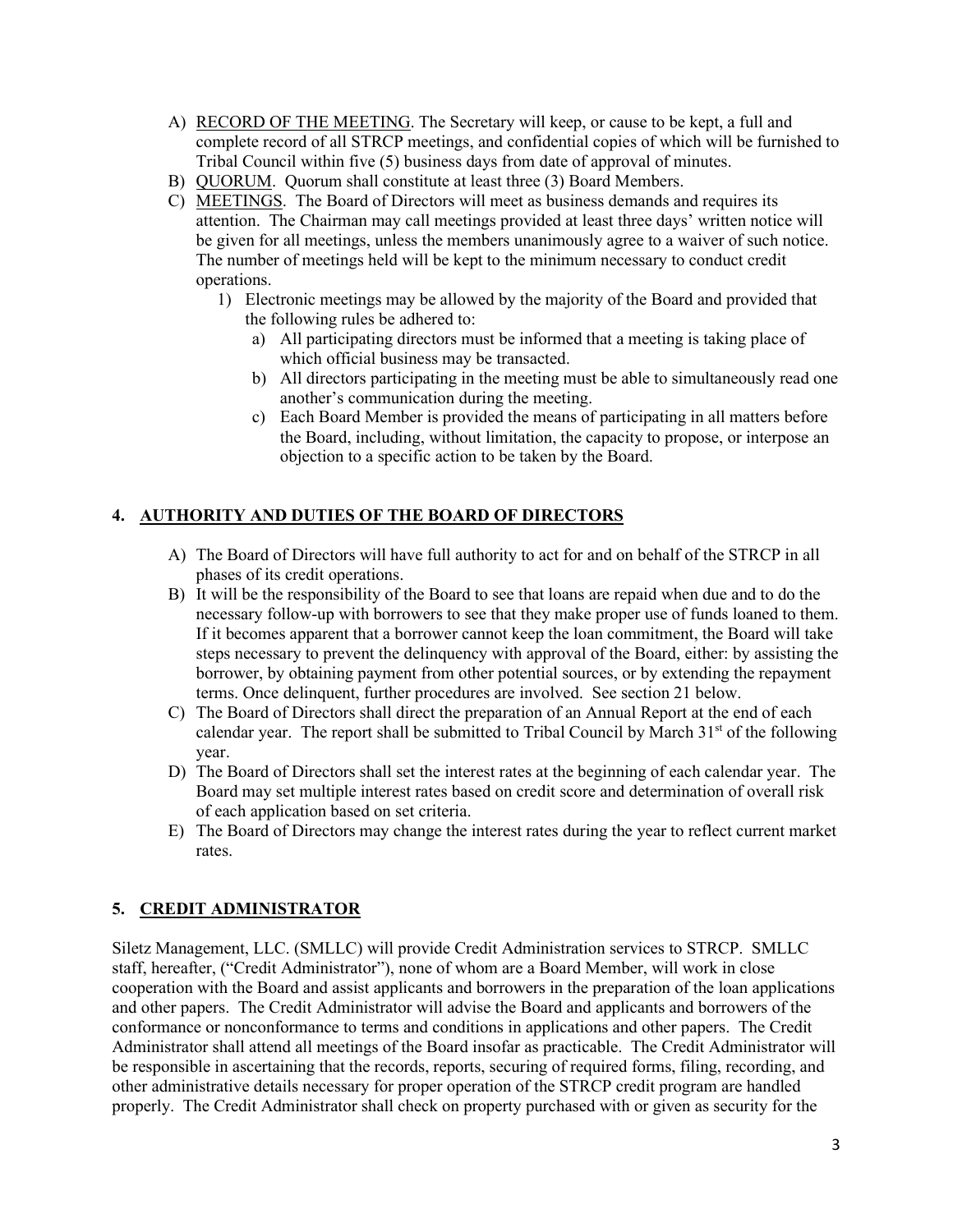loan from the Tribe in conjunction with the Board. The Credit Administrator shall be responsible for the prompt filing or recording of all documents given as security for the loans in compliance with the Fair Credit Reporting Act. The Credit Administrator shall see that the borrowers are notified when payments are in arrears and that these notifications are properly made a matter of record.

## **6. LEGAL ASSISTANCE**

The Board of Directors shall have the authority to employ legal counsel to protect the STRCP's security interest in loans and to implement foreclosure action when deemed necessary.

## **7. OFFICIAL DEPOSITORY**

The depository of the STRCP credit funds will be in a separate account. Any staff of Siletz Management LLC, and/or Siletz Tribal Business Corporation, and/or the Confederated Tribes of Siletz Indians accounting staff is hereby authorized by the Board to receive and issue receipt for credit funds for and on behalf of the STRCP.

## **8. DISBURSEMENTS**

All disbursements from the official depository will be by check. The Accounting Department may make disbursement upon receipt of an authorized check request. Disbursements on loans will not be made until the loans have been approved in accordance with this Declaration, and until the loan agreements are completed and executed by all parties which shall include, but are not limited to, the clear legal title reports.

## **9. RECORDS, REPORTS AND AUDITS**

The year-end of STRCP shall be in accordance with the calendar year. Records and accounts will be maintained in a manner and in accordance with an accounting system satisfactory to the funding entity.

Siletz Management LLC's accounting department shall maintain the accounting records for this program. The Tribal Council may engage an external auditor for STRCP, however, for the purpose of economy, efficiency and effectiveness, the Tribal Council may utilize the tribally selected external auditors. .

The Credit Administrator maintains a list of the loans outstanding that includes the original amount of the loan, the disbursement date, the interest rate, the outstanding balance of the loan, any disbursements to be made in the future under the existing Loan Documents, and the delinquency status.

The Credit Administrator retains copies of all applicant documentation in a fire resistant locking filing cabinet or safe for seven years after successful payback of approved loan by the borrower or date of letter of denial from STRCP Credit Administrator. When a loan is paid in full, the Credit Administrator sends the Promissory Note stamped "PAID IN FULL" back to the borrower and releases all liens on collateral within two weeks.

The Credit Administrator shall retain all active loan documents on file in a fire-resistant locking filing cabinet or safe. All loan documents of closed loans and denials shall be archived digitally and retained in perpetuity. Once loan documents are digitized; all paper loan documentation shall be securely disposed.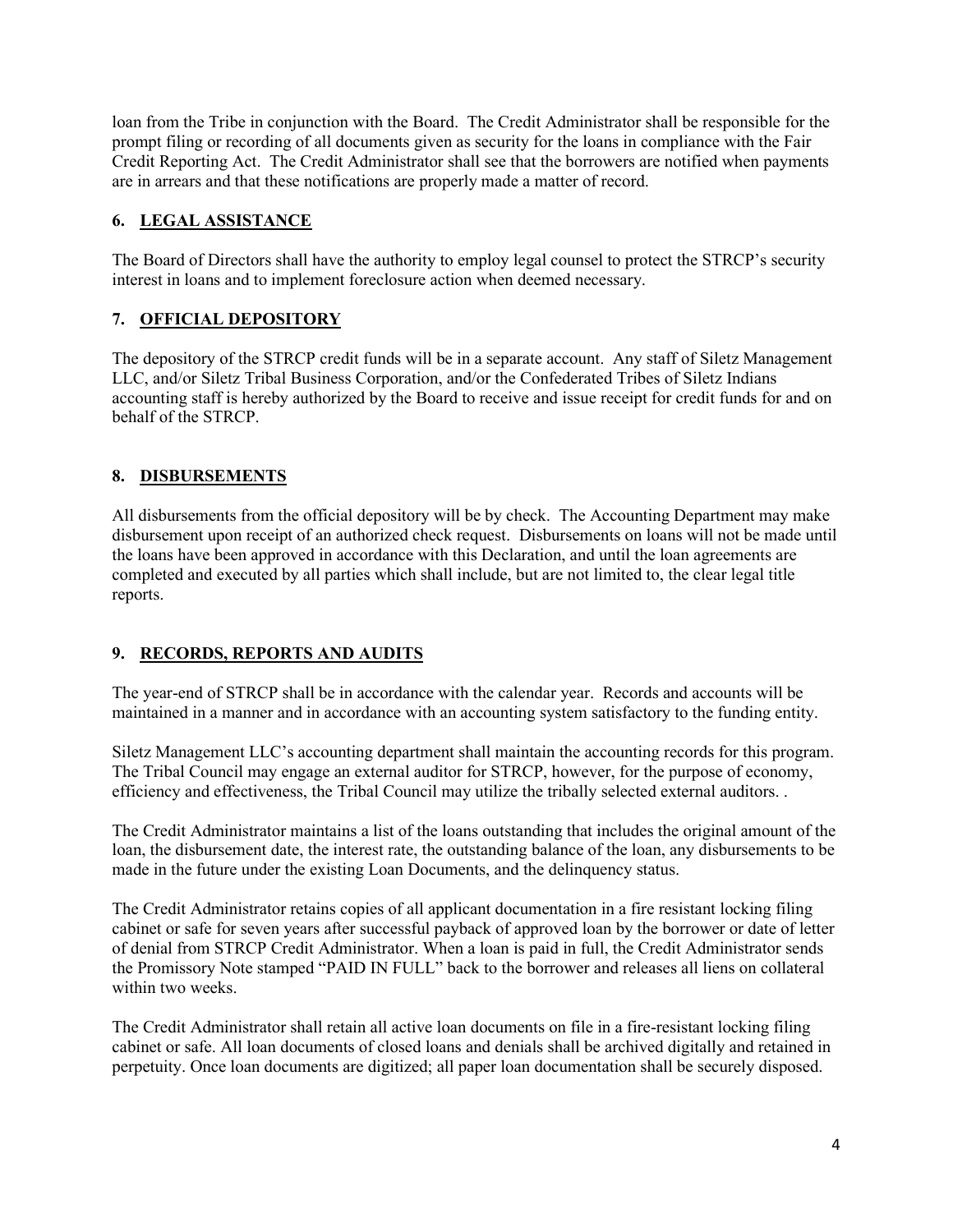## **10. LOAN PROCEDURES**

A) Application Procedures

Applications shall be in writing on forms approved by the Board. Applications are first be presented to the Credit Administrator. The Credit Administrator will see that the applications are complete before the Board reviews and acts upon the applications. The Credit Administrator processes the application, performs a credit check and calculates the Debt to Income Ratio (DIR) and qualified terms of the loan to be approved.

- a) A non-refundable application fee must accompany the submission of completed applications. The Board shall set the fee annually at the beginning of each calendar year.
- b) Completed applications must be received by the corresponding monthly deadline as defined by the STRCP Board
- c) Applications will not be presented to the Board until complete.
- B) Prepayment of Expenses

The Chairman of the Board is authorized to approve disbursement of credit funds for the purpose of paying filing or recording fees on securing documents, for payment of insurance premiums, lien searches, delinquent or deferred taxes, other expense necessary for protection of the STRCP's interests, and for the prudent operation of its credit program without further authorization.

## **11. OBJECTIVES OF LOANS**

The objectives of loans by the Tribe through the STRCP subject to the priorities set by the Board are to fund:

- Consumer Loans
- Home Improvement Loans
- Business Loans

# **12. ELIGIBILITY FOR LOANS**

To be eligible for a loan under this program a primary borrower must:

- Be a member of the Confederated Tribes of Siletz Indians as evidenced by the records of the CTSI Enrollment Department.
- Be at least 18 years old and a resident of the United States.
- Be in good, current standing with the STRCP.
- A Co-signer who is not a CTSI Enrolled Tribal Member must have a minimum FICO score of at least 700 or if the co-signer is an Enrolled CTSI Tribal Member they must meet the eligibility requirements set forth in this policy manual.

## **13. APPROVAL OF LOANS**

All loan applications presented to the Board will be approved or denied solely by the discretion of the Board including any exception to the policy. Exceptions may be made when, in the judgment of the STRCP Board, a loan should be approved or ongoing requirements waived in order to allow the organization to meet its mission. Loans may also be denied, even if minimum requirements are met,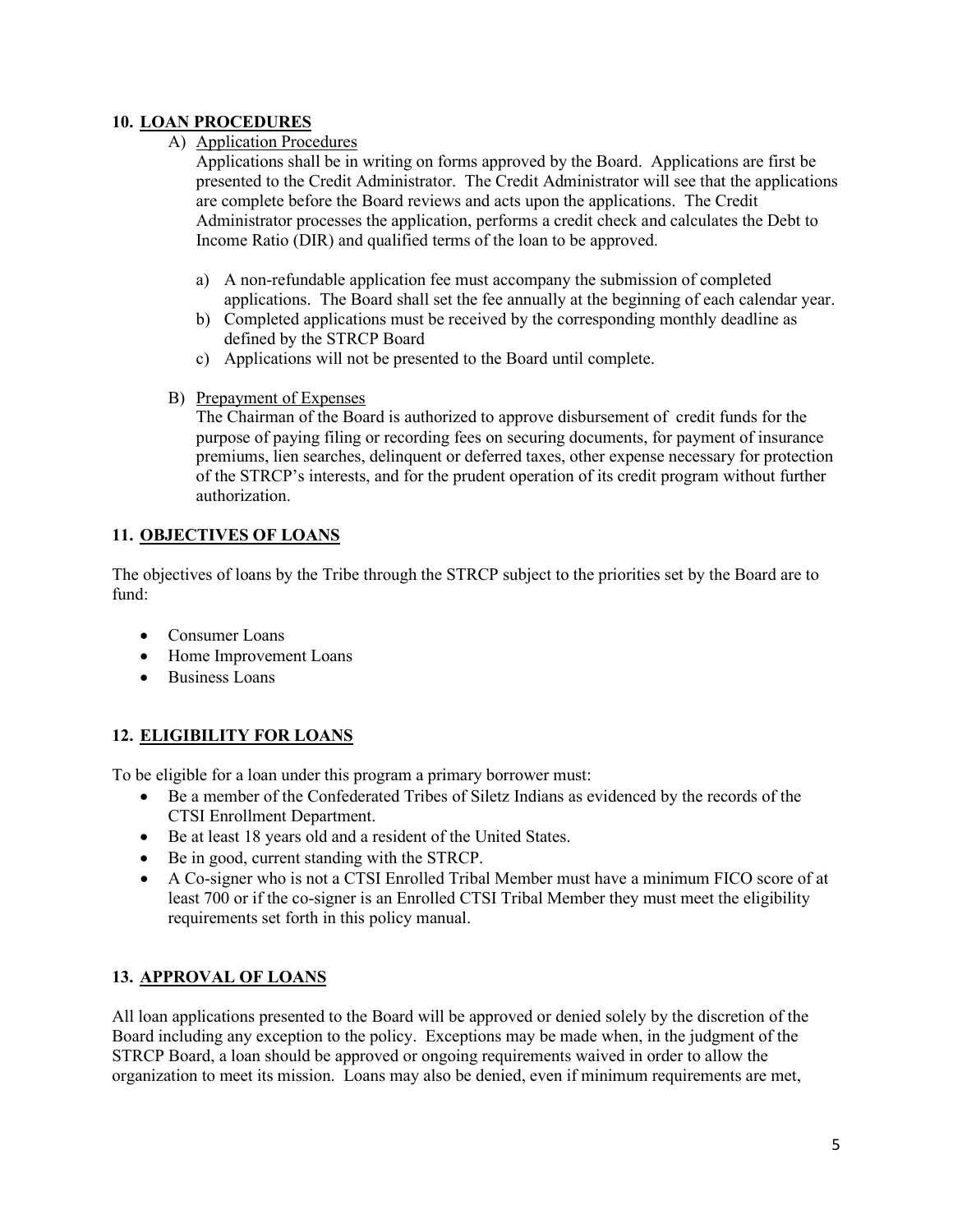based on risky credit behavior or history. Exceptions should be documented and monitored on an ongoing basis.

All approvals shall be subject to availability of funds.

Any approved loan must be executed within thirty (30) days of approval.

The borrower may not have two (2) active loans of the same type. However, a borrower may have a combination of the different types of loans as explained below. The total amount borrowed cannot exceed the combined limits of each applicable loan type.

The Board may require direct payment of approved loan funds to ensure payment of borrower's accounts that are directed to pay off with the new loan funds.

The Board may require automatic payroll deduction for certain borrowers, if working for any entity of the Tribe.

A borrower who has a bankruptcy on their credit report are not allowed to apply for an STRCP loan until 5 years subsequent to the bankruptcy release date.

Applicant must have at least six months of consecutive employment and the income to repay the loan.

Loan request may not be approved if the applicant is delinquent in repayment of any Tribal loan; however, a borrower may request refinancing of a delinquent loan.

If at any time during the application process, STRCP has reasonable cause to believe that the applicant provided false, incomplete, or inaccurate information, STRCP may conduct an investigation to determine whether fraud was committed. If STRCP determines that fraud likely has been committed, STRCP will refer the matter to Tribal, state, and federal authorities and the applicant may be subject to penalties under applicable law.

## **14. EXPLANATION OF LOAN TYPES AND QUALIFICATIONS**

#### A. CONSUMER LOAN

- 1) Loan Amount:
	- a) First time borrower: \$500 \$3,000
	- b) Second time borrower: \$500 \$5,000
- 2) Requirements for first time borrower:
	- a) Proposed Debt to Income Ratio (DIR) must be 50% or lower
	- b) If DIR is higher than 50%, applicant must have co-signer
	- c) FICO equal to 430 or better
		- 1. The Board reserves the ability to waive the FICO requirement when one is unavailable. The loan request may be approved to build credit worthiness of client.
		- 2. The Board reserves the right to adjust the interest rate for loan applicants based on their credit score & overall credit risk based on Table 1. Applicant must meet all criteria to qualify for tier: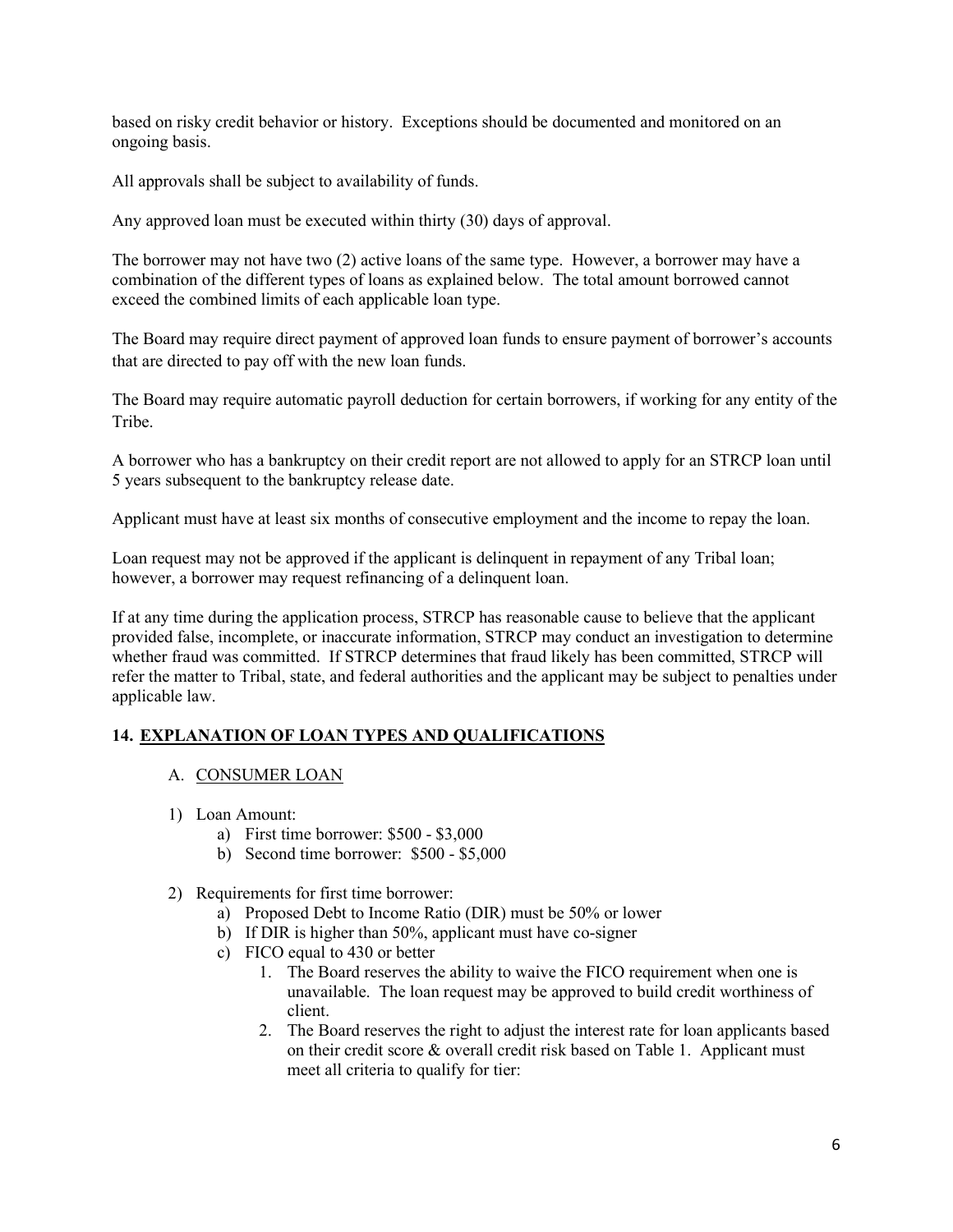#### **Table 1**

|                     | <b>DIR</b> | <b>FICO</b> | <b>Loan Amount</b>        | <b>APR</b>                    |
|---------------------|------------|-------------|---------------------------|-------------------------------|
| <b>Premium Tier</b> | 40%        | $700+$      | <b>Based on loan type</b> | 1% discount from<br>base rate |
| Tier 1              | 47%        | 530-699     | <b>Based on loan type</b> | <b>Base rate</b>              |
| Tier 2              | 50%        | 430-529     | Up to \$1,500             | 2% increase from<br>base rate |

3) Requirements for second time or more borrower:

- a) Proposed DIR and FICO should meet the standards listed in Table 1.
- b) Previous loan(s) successfully paid back in full with no more than five delinquent payments over the course of the loan. In case of previous loan default and/or default payment(s) through per capita garnishment, applicant must wait three years from the date the loan is paid back in full to be eligible to apply for next loan.
- c) Or, if the previous loan has less than 10% principal balance remaining and the borrower(s) meets all necessary requirements listed in these policies they may apply for a another loan. The remaining balance on previous loan (payoff amount) will be paid for (and loan closed out) utilizing principal from the loan.

## B. HOME IMPROVEMENT LOAN

- 1) Loan Amount: \$1,000 \$10,000
- 2) Requirements for a Home Improvement Loan:
	- a) Proposed DIR and FICO should meet the standards listed in Table 1 under consumer loan section A above.
	- b) If there were previous loans in any category (consumer, business, or home improvement), the previous loan(s) were (or are being) successfully paid back in full (or in good standing) with no more than five delinquent payments over the course of the loan.
	- c) The applicant must agree that the unit being repaired is their principal residence for him/her and members of his/her immediate family members. Units must be owner occupied to qualify for this loan type.
	- d) The applicant must provide details of the work to be performed. A written bid from an independent contractor would suffice. If the tribal member is performing the work themselves, an detailed estimate of supplies and sketch/plans for the remodel would be required.
	- e) At the discretion of the Board, based on the circumstances of the loan, a lien may be placed on the home for the duration of the loan term, until the loan is fully paid back.
	- f) At the discretion of the Board, based on the circumstances of the loan, the applicant may be required to name the Tribe as additional insured on the housing property tied to the repairs and improvements funded by the loan.
	- g) At the completion of the repairs, STRCP administration is notified in writing, with "after" pictures accompanying the notice. Applicant may be subject to inspection by STRCP or its designated inspector.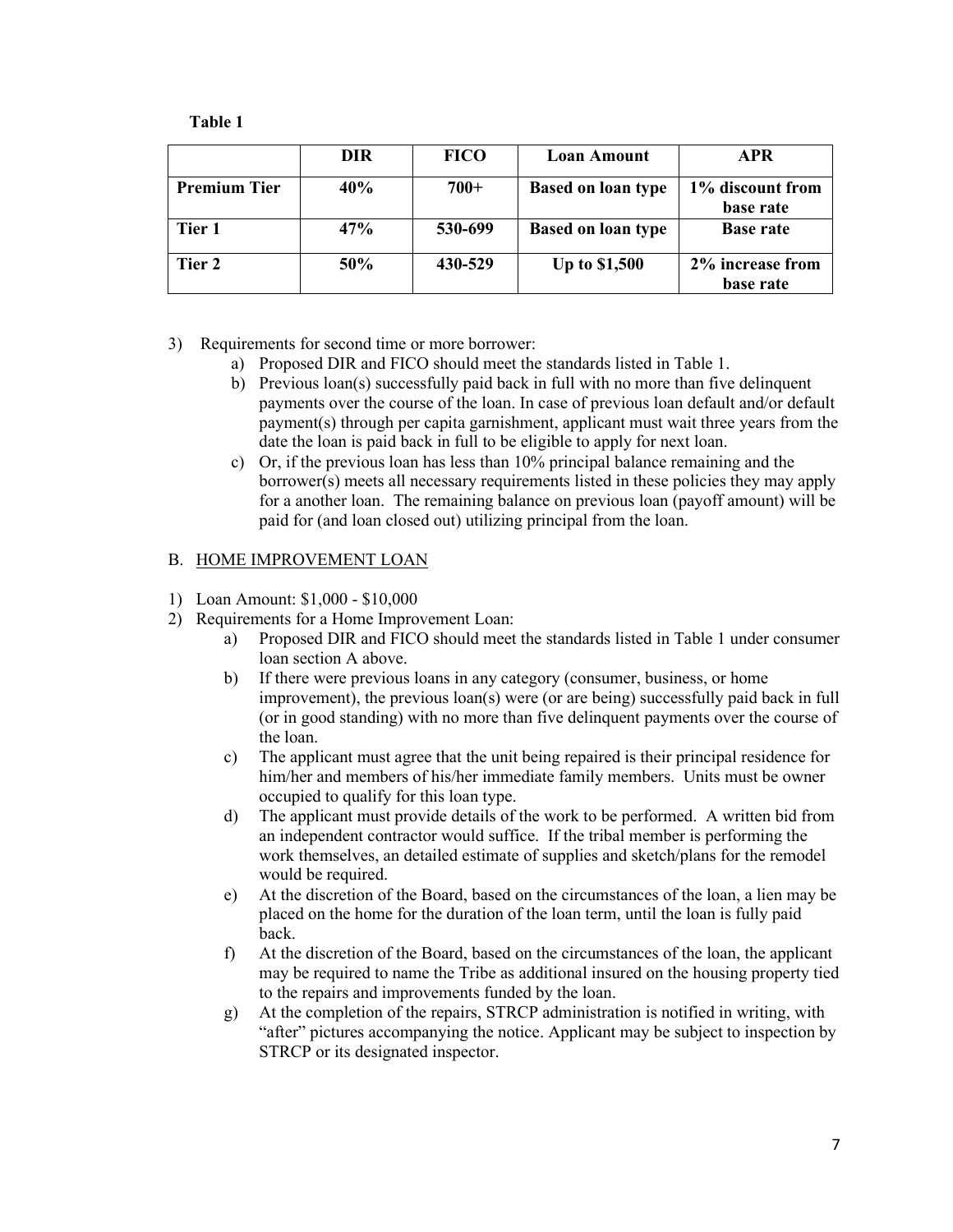#### C. SMALL BUSINESS LOAN

- 1) Loan Amount: \$1,000 \$10,000
- 2) Requirements: Consumer Loan requirements are applicable to the Small Business Loan with below modifications and additions.
	- a) The principals of the business DIR will be reviewed and compared to the guidelines in Table 1.
	- b) FICO score must be 530 or better.
	- c) Applicant must have one (1) year of consecutive employment in same or related field.
	- d) Must sign a personal guarantee for repayment.
	- e) When borrowing funds for a Business Loan, applicant must have the necessary business experience through training, managerial ability, and the income to repay the loan.
	- f) Shall provide financial reports to the Board as follows:
		- (1) Semiannually for the first year.
		- (2) Annually thereafter.
		- (3) The Board of Directors or the Credit Administrator may require additional reports or change the frequency of the report.

(4) Failure to submit reports may cause the loan to become defaulted, applicable fees and penalties will be imposed.

- 3) If the loan is for a start up business, there may be additional requirements necessary for the Board to approve the loan. The additional information and documentation will be subject on a case by case basis dependent on the circumstances and type of business being proposed.
- 4) An authorized representative of the Board may make an annual inspection of the business premises. There will be no charge to the borrower for said inspection. Each borrower shall be notified in writing by the Board of the date of inspection ten (10) days in advance, unless otherwise agreed upon by the parties involved.

## **15. TECHNICAL ASSISTANCE**

The applicant may be qualified for a scholarship from STRCP to enroll in a certified small business training course. The Board will grant scholarships on a case by case basis. If one on one counseling is necessary, that may be available as well.

## **16. INSURANCE**

When funds are borrowed for home improvement purposes, fire and extended coverage insurance including flood, with a loss payable clause in favor of the Tribe as its interest appears will be required.

Borrowers will be required to fully insure buildings owned by them, for their own protection. Borrowers will be required to agree to obtain and maintain adequate insurance and failure to do so will subject them to the default penalties of their loan agreements. A copy of the insurance policy shall be filed at the STRCP office.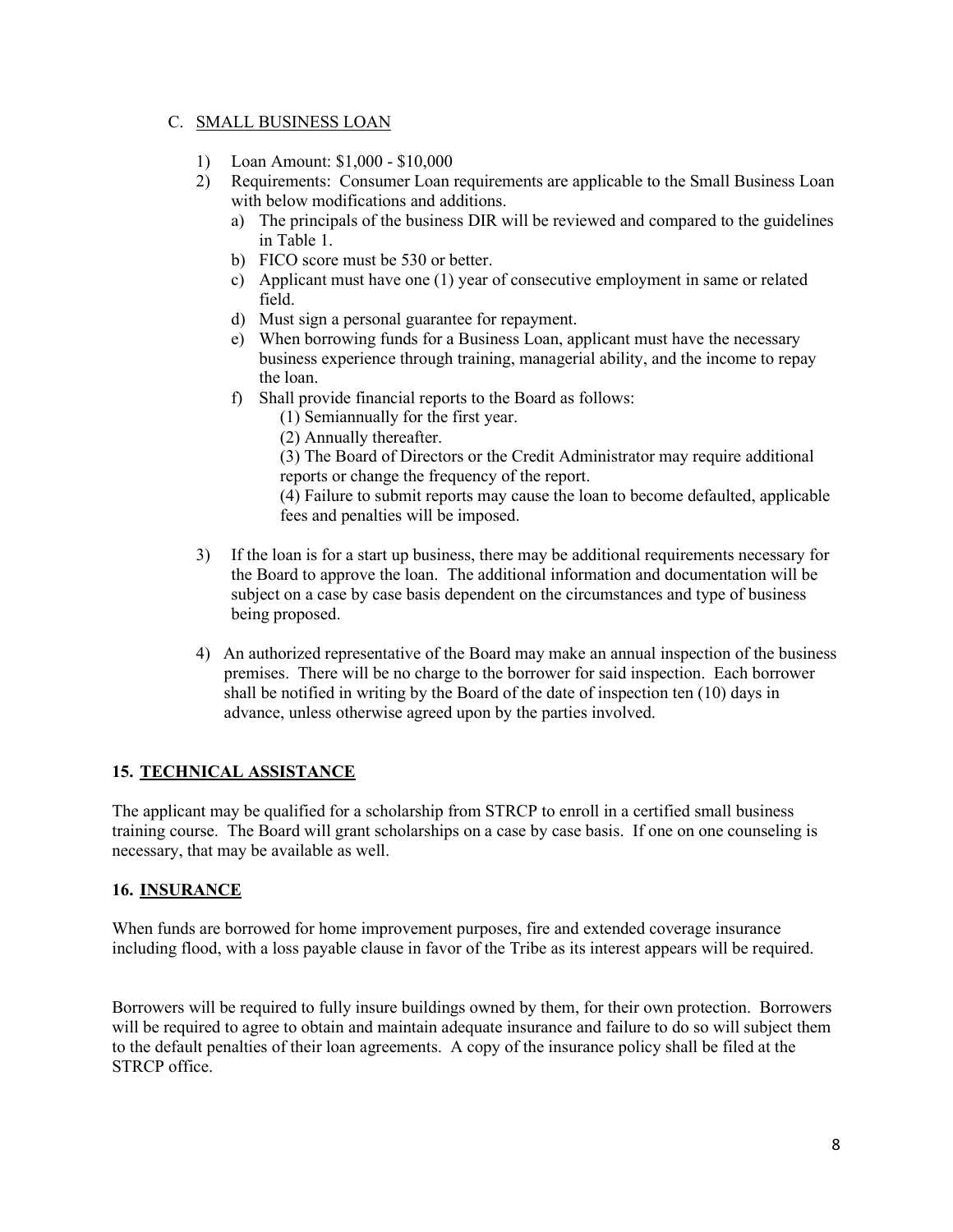If the loan is for a business loan, applicant will attest to having or applying for appropriate business insurance, including, but not limited to liability insurance appropriate for the business.

## **17. FEES**

- A) The Board of Directors shall set the fee amounts at the beginning of each calendar year.
- B) The Board of Directors may change the fee amounts during the year to reflect current market rates.

#### **Table 2: List of allowable fees**

| Non-refundable application fee; must be submitted for application to be        |  |  |
|--------------------------------------------------------------------------------|--|--|
| considered complete                                                            |  |  |
| Loan origination fee                                                           |  |  |
| Loan origination fee on modified or refinanced existing loans                  |  |  |
| Late fees which will assessed ten (10) days after the payment due date         |  |  |
| NSF fee on all returned or NSF payments                                        |  |  |
| Business loan fee if financial reports are not submitted by deadlines outlined |  |  |
| in section 14.C                                                                |  |  |
| Home Improvement loan filing fee; includes lien searches                       |  |  |

#### **18. INTEREST**

- A) The Board of Directors shall set the base interest rates at the beginning of each calendar year.
- B) The Board of Directors may change the base interest rates during the year to reflect current market rates.

Once approved by the Board of Directors, the loan interest rate will remain set until the loan is paid in full, refinanced or modified to extend the repayment terms.

## **19. REPAYMENTS**

Repayments of loans shall be pursuant to the terms of the Loan Agreement executed by the borrower. Early payments will be allowed with no prepayment penalties.

## **20. MATURITY**

The maturity of loans for individuals will be determined by the purpose for which the loan is requested, and will be determined by the Board but will not extend more than ten (10) years from the date of loan execution.

#### **21. DELINQUENCIES**

Loans will not be permitted to remain delinquent for more than ninety days at any particular time. In the event of failure to comply with the provisions of this section at any time, it is agreed that no further loans will be made until they are in compliance. Delinquencies shall be segregated from current loans so as not to disrupt the aging analysis report.